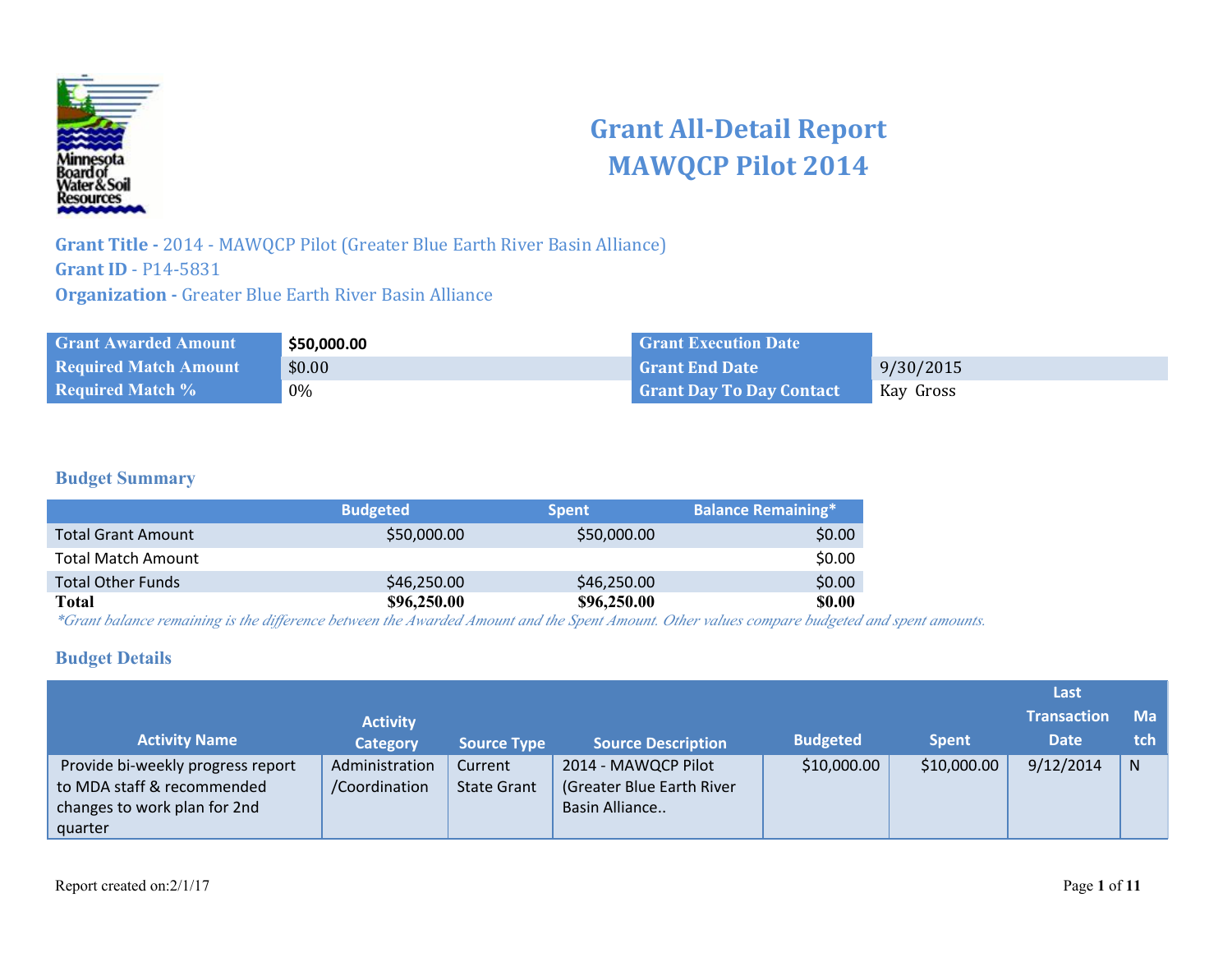|                                                                     |                       |                    |                                             |                 |              | Last               |              |
|---------------------------------------------------------------------|-----------------------|--------------------|---------------------------------------------|-----------------|--------------|--------------------|--------------|
|                                                                     | <b>Activity</b>       |                    |                                             |                 |              | <b>Transaction</b> | Ma           |
| <b>Activity Name</b>                                                | <b>Category</b>       | <b>Source Type</b> | <b>Source Description</b>                   | <b>Budgeted</b> | <b>Spent</b> | <b>Date</b>        | tch          |
| Advise MAWQCP staff on process                                      | Project               | Current            | 2014 - MAWQCP Pilot                         | \$10,000.00     | \$10,000.00  | 9/12/2014          | $\mathsf{N}$ |
| of the pilot - GBERBA                                               | Development           | <b>State Grant</b> | (Greater Blue Earth River<br>Basin Alliance |                 |              |                    |              |
| Advise MAWQCP staff on process                                      | Project               | Other              | 2015 - MAWQCP Pilot                         | \$4,750.00      | \$7.00       | 3/31/2015          | $\mathsf{N}$ |
| of the pilot - GBERBA                                               | Development           | Funds              | (Greater Blue Earth River<br>Basin Alliance |                 |              |                    |              |
| Advise MAWQCP staff on process                                      | Project               | Other              | 2015 - MAWQCP Pilot                         | \$4,750.00      | \$541.67     | 3/31/2015          | N            |
| of the pilot - GBERBA                                               | Development           | Funds              | (Greater Blue Earth River<br>Basin Alliance |                 |              |                    |              |
| Advise MAWQCP staff on process                                      | Project               | Other              | 2015 - MAWQCP Pilot                         | \$4,750.00      | \$739.34     | 3/31/2015          | N            |
| of the pilot - GBERBA                                               | Development           | Funds              | (Greater Blue Earth River<br>Basin Alliance |                 |              |                    |              |
| Advise MAWQCP staff on process                                      | Project               | Other              | 2015 - MAWQCP Pilot                         | \$4,750.00      | \$1,836.98   | 3/31/2015          | N            |
| of the pilot - GBERBA                                               | Development           | Funds              | (Greater Blue Earth River<br>Basin Alliance |                 |              |                    |              |
| <b>Conduct MAWQCP Assessment</b>                                    | Technical/Engi        | Current            | 2014 - MAWQCP Pilot                         | \$20,000.00     | \$20,000.00  | 9/12/2014          | $\mathsf{N}$ |
| Tool on fields, establish plans,                                    | neering               | <b>State Grant</b> | (Greater Blue Earth River)                  |                 |              |                    |              |
| recommend practices and solicit<br>feedback                         | Assistance            |                    | Basin Alliance                              |                 |              |                    |              |
| <b>Conduct MAWQCP Assessment</b>                                    | Technical/Engi        | Other              | 2015 - MAWQCP Pilot                         | \$35,000.00     | \$22.40      | 3/31/2015          | N            |
| Tool on fields, establish plans,<br>recommend practices and solicit | neering<br>Assistance | Funds              | (Greater Blue Earth River<br>Basin Alliance |                 |              |                    |              |
| feedback                                                            |                       |                    |                                             |                 |              |                    |              |
| <b>Conduct MAWQCP Assessment</b>                                    | Technical/Engi        | Other              | 2015 - MAWQCP Pilot                         | \$35,000.00     | \$109.83     | 3/31/2015          | $\mathsf{N}$ |
| Tool on fields, establish plans,                                    | neering               | Funds              | (Greater Blue Earth River                   |                 |              |                    |              |
| recommend practices and solicit<br>feedback                         | Assistance            |                    | Basin Alliance                              |                 |              |                    |              |
| <b>Conduct MAWQCP Assessment</b>                                    | Technical/Engi        | Other              | 2015 - MAWQCP Pilot                         | \$35,000.00     | \$163.64     | 3/31/2015          | N            |
| Tool on fields, establish plans,                                    | neering               | Funds              | (Greater Blue Earth River                   |                 |              |                    |              |
| recommend practices and solicit<br>feedback                         | Assistance            |                    | Basin Alliance                              |                 |              |                    |              |
|                                                                     |                       |                    |                                             |                 |              |                    |              |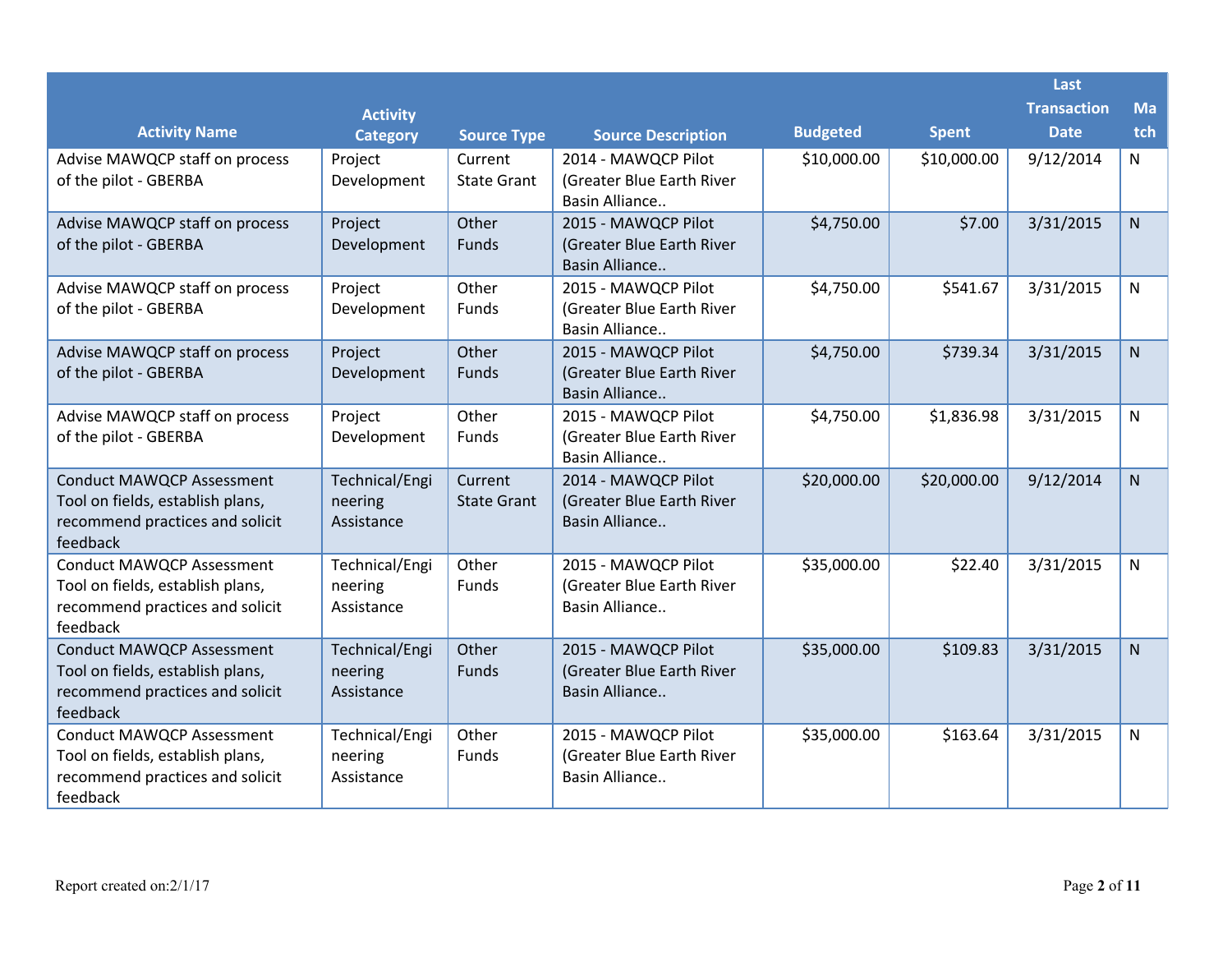|                                                                                                                     |                                         |                       |                                                                    |                 |              | Last               |              |
|---------------------------------------------------------------------------------------------------------------------|-----------------------------------------|-----------------------|--------------------------------------------------------------------|-----------------|--------------|--------------------|--------------|
|                                                                                                                     | <b>Activity</b>                         |                       |                                                                    |                 |              | <b>Transaction</b> | Ma           |
| <b>Activity Name</b>                                                                                                | <b>Category</b>                         | <b>Source Type</b>    | <b>Source Description</b>                                          | <b>Budgeted</b> | <b>Spent</b> | <b>Date</b>        | tch          |
| <b>Conduct MAWQCP Assessment</b><br>Tool on fields, establish plans,<br>recommend practices and solicit<br>feedback | Technical/Engi<br>neering<br>Assistance | Other<br>Funds        | 2015 - MAWQCP Pilot<br>(Greater Blue Earth River<br>Basin Alliance | \$35,000.00     | \$192.64     | 3/31/2015          | N            |
| <b>Conduct MAWQCP Assessment</b><br>Tool on fields, establish plans,<br>recommend practices and solicit<br>feedback | Technical/Engi<br>neering<br>Assistance | Other<br>Funds        | 2015 - MAWQCP Pilot<br>(Greater Blue Earth River<br>Basin Alliance | \$35,000.00     | \$208.89     | 3/31/2015          | N            |
| <b>Conduct MAWQCP Assessment</b><br>Tool on fields, establish plans,<br>recommend practices and solicit<br>feedback | Technical/Engi<br>neering<br>Assistance | Other<br>Funds        | 2015 - MAWQCP Pilot<br>(Greater Blue Earth River<br>Basin Alliance | \$35,000.00     | \$277.76     | 3/31/2015          | $\mathsf{N}$ |
| <b>Conduct MAWQCP Assessment</b><br>Tool on fields, establish plans,<br>recommend practices and solicit<br>feedback | Technical/Engi<br>neering<br>Assistance | Other<br>Funds        | 2015 - MAWQCP Pilot<br>(Greater Blue Earth River<br>Basin Alliance | \$35,000.00     | \$281.64     | 3/31/2015          | N            |
| <b>Conduct MAWQCP Assessment</b><br>Tool on fields, establish plans,<br>recommend practices and solicit<br>feedback | Technical/Engi<br>neering<br>Assistance | Other<br><b>Funds</b> | 2015 - MAWQCP Pilot<br>(Greater Blue Earth River<br>Basin Alliance | \$35,000.00     | \$340.48     | 3/31/2015          | ${\sf N}$    |
| <b>Conduct MAWQCP Assessment</b><br>Tool on fields, establish plans,<br>recommend practices and solicit<br>feedback | Technical/Engi<br>neering<br>Assistance | Other<br>Funds        | 2015 - MAWQCP Pilot<br>(Greater Blue Earth River<br>Basin Alliance | \$35,000.00     | \$392.00     | 3/31/2015          | N            |
| <b>Conduct MAWQCP Assessment</b><br>Tool on fields, establish plans,<br>recommend practices and solicit<br>feedback | Technical/Engi<br>neering<br>Assistance | Other<br>Funds        | 2015 - MAWQCP Pilot<br>(Greater Blue Earth River<br>Basin Alliance | \$35,000.00     | \$868.92     | 3/31/2015          | $\mathsf{N}$ |
| <b>Conduct MAWQCP Assessment</b><br>Tool on fields, establish plans,<br>recommend practices and solicit<br>feedback | Technical/Engi<br>neering<br>Assistance | Other<br>Funds        | 2015 - MAWQCP Pilot<br>(Greater Blue Earth River<br>Basin Alliance | \$35,000.00     | \$983.03     | 3/31/2015          | N            |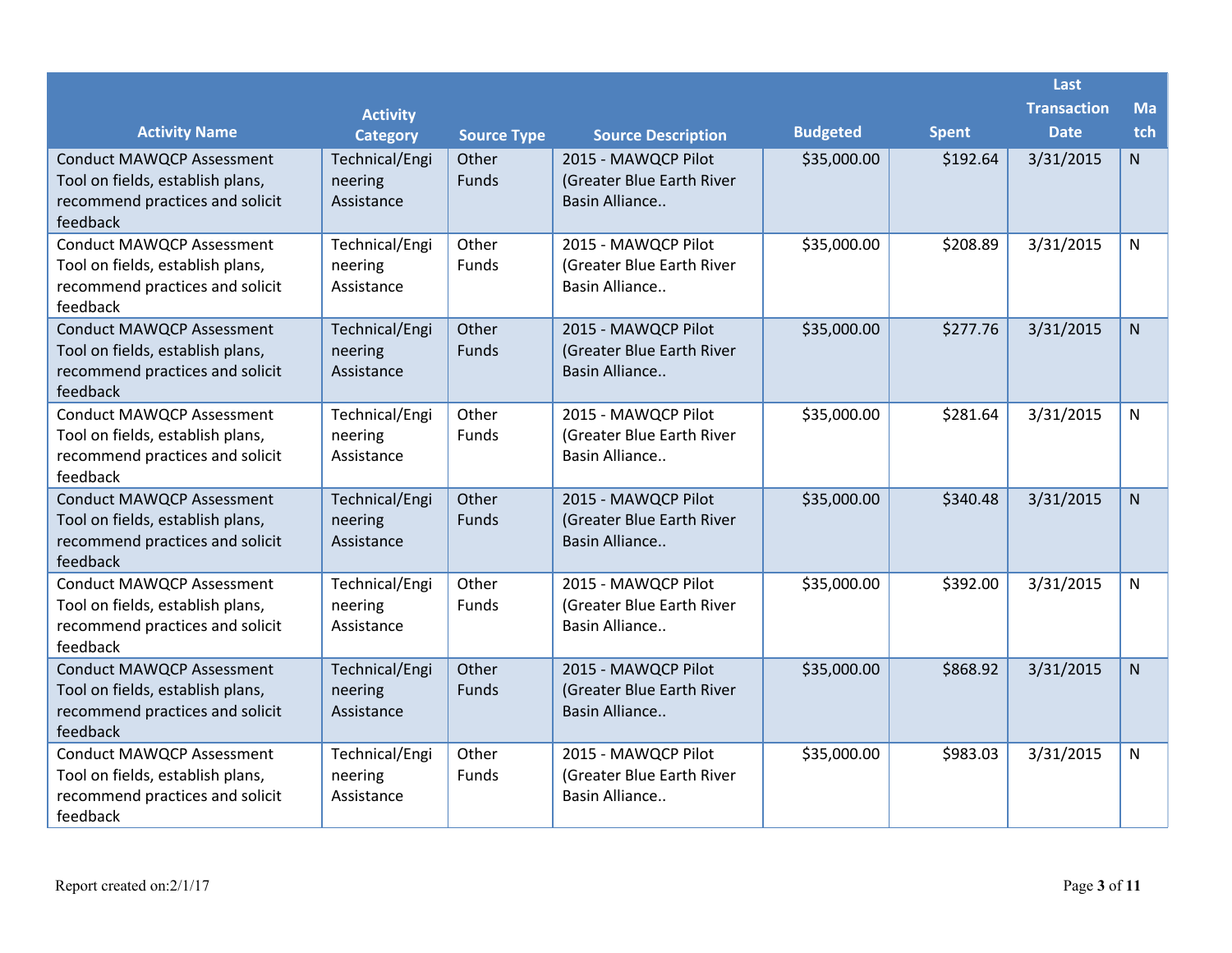|                                                                                                                     |                                         |                    |                                                                    |                 |              | Last               |              |
|---------------------------------------------------------------------------------------------------------------------|-----------------------------------------|--------------------|--------------------------------------------------------------------|-----------------|--------------|--------------------|--------------|
|                                                                                                                     | <b>Activity</b>                         |                    |                                                                    |                 |              | <b>Transaction</b> | Ma           |
| <b>Activity Name</b>                                                                                                | <b>Category</b>                         | <b>Source Type</b> | <b>Source Description</b>                                          | <b>Budgeted</b> | <b>Spent</b> | <b>Date</b>        | tch          |
| <b>Conduct MAWQCP Assessment</b><br>Tool on fields, establish plans,<br>recommend practices and solicit<br>feedback | Technical/Engi<br>neering<br>Assistance | Other<br>Funds     | 2015 - MAWQCP Pilot<br>(Greater Blue Earth River<br>Basin Alliance | \$35,000.00     | \$992.29     | 3/31/2015          | N            |
| <b>Conduct MAWQCP Assessment</b><br>Tool on fields, establish plans,<br>recommend practices and solicit<br>feedback | Technical/Engi<br>neering<br>Assistance | Other<br>Funds     | 2015 - MAWQCP Pilot<br>(Greater Blue Earth River<br>Basin Alliance | \$35,000.00     | \$1,226.52   | 3/31/2015          | N            |
| <b>Conduct MAWQCP Assessment</b><br>Tool on fields, establish plans,<br>recommend practices and solicit<br>feedback | Technical/Engi<br>neering<br>Assistance | Other<br>Funds     | 2015 - MAWQCP Pilot<br>(Greater Blue Earth River<br>Basin Alliance | \$35,000.00     | \$3,275.46   | 3/31/2015          | $\mathsf{N}$ |
| <b>Conduct MAWQCP Assessment</b><br>Tool on fields, establish plans,<br>recommend practices and solicit<br>feedback | Technical/Engi<br>neering<br>Assistance | Other<br>Funds     | 2015 - MAWQCP Pilot<br>(Greater Blue Earth River<br>Basin Alliance | \$35,000.00     | \$3,412.80   | 3/31/2015          | N            |
| <b>Conduct MAWQCP Assessment</b><br>Tool on fields, establish plans,<br>recommend practices and solicit<br>feedback | Technical/Engi<br>neering<br>Assistance | Other<br>Funds     | 2015 - MAWQCP Pilot<br>(Greater Blue Earth River<br>Basin Alliance | \$35,000.00     | \$3,528.00   | 3/31/2015          | $\mathsf{N}$ |
| <b>Conduct MAWQCP Assessment</b><br>Tool on fields, establish plans,<br>recommend practices and solicit<br>feedback | Technical/Engi<br>neering<br>Assistance | Other<br>Funds     | 2015 - MAWQCP Pilot<br>(Greater Blue Earth River<br>Basin Alliance | \$35,000.00     | \$3,696.19   | 3/31/2015          | N            |
| <b>Conduct MAWQCP Assessment</b><br>Tool on fields, establish plans,<br>recommend practices and solicit<br>feedback | Technical/Engi<br>neering<br>Assistance | Other<br>Funds     | 2015 - MAWQCP Pilot<br>(Greater Blue Earth River<br>Basin Alliance | \$35,000.00     | \$3,754.08   | 3/31/2015          | $\mathsf{N}$ |
| <b>Conduct MAWQCP Assessment</b><br>Tool on fields, establish plans,<br>recommend practices and solicit<br>feedback | Technical/Engi<br>neering<br>Assistance | Other<br>Funds     | 2015 - MAWQCP Pilot<br>(Greater Blue Earth River<br>Basin Alliance | \$35,000.00     | \$4,506.00   | 3/31/2015          | N            |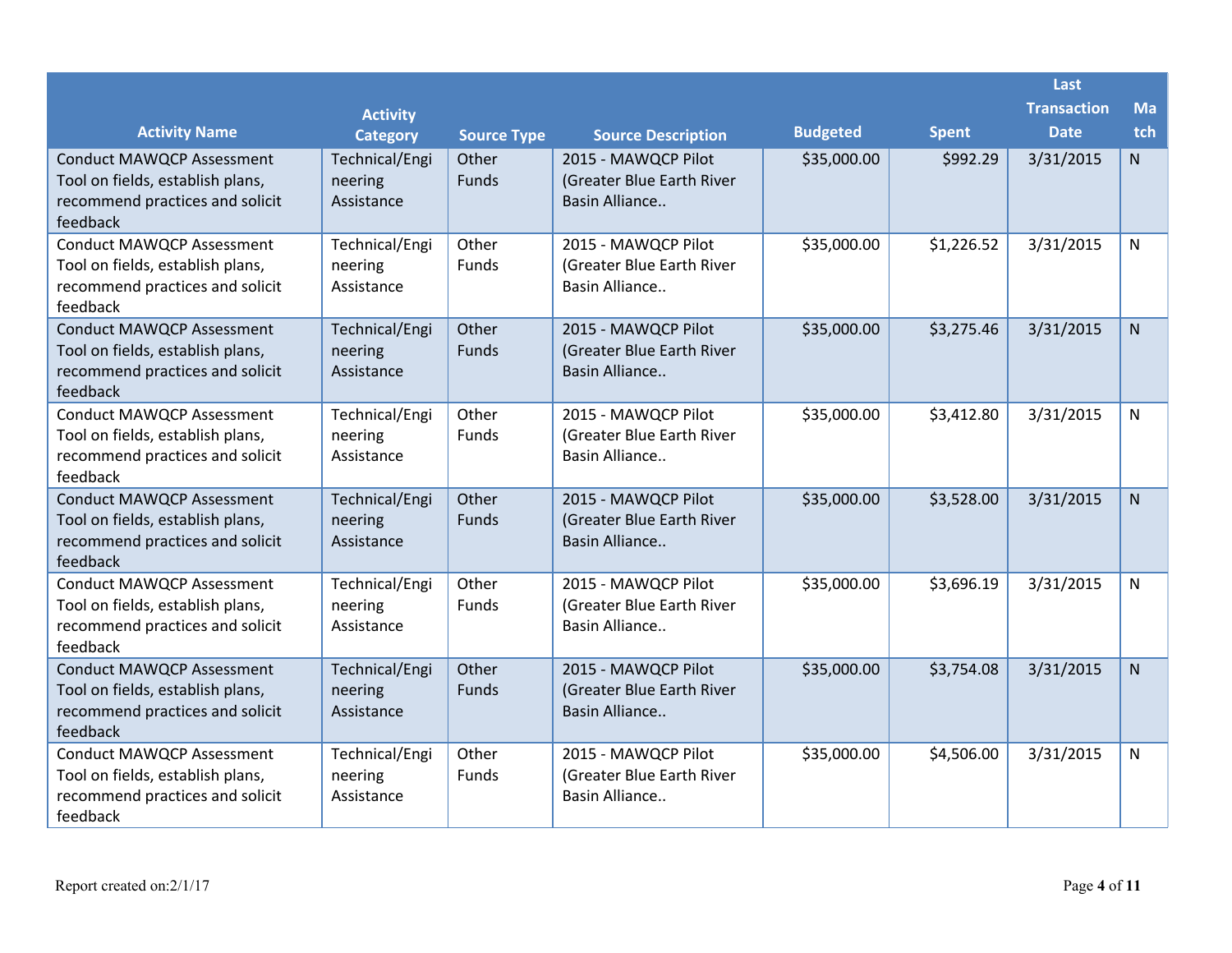|                                                                                                                     |                                         |                               |                                                                     |                 |              | Last               |              |
|---------------------------------------------------------------------------------------------------------------------|-----------------------------------------|-------------------------------|---------------------------------------------------------------------|-----------------|--------------|--------------------|--------------|
|                                                                                                                     | <b>Activity</b>                         |                               |                                                                     |                 |              | <b>Transaction</b> | Ma           |
| <b>Activity Name</b>                                                                                                | <b>Category</b>                         | <b>Source Type</b>            | <b>Source Description</b>                                           | <b>Budgeted</b> | <b>Spent</b> | <b>Date</b>        | tch          |
| <b>Conduct MAWQCP Assessment</b><br>Tool on fields, establish plans,<br>recommend practices and solicit<br>feedback | Technical/Engi<br>neering<br>Assistance | Other<br>Funds                | 2015 - MAWQCP Pilot<br>(Greater Blue Earth River<br>Basin Alliance  | \$35,000.00     | \$6,767.43   | 3/31/2015          | $\mathsf{N}$ |
| Determine strategies for publicizing<br>the program                                                                 | Project<br>Development                  | Current<br><b>State Grant</b> | 2014 - MAWQCP Pilot<br>(Greater Blue Earth River<br>Basin Alliance  | \$5,000.00      | \$5,000.00   | 9/12/2014          | N            |
| Determine strategies for publicizing<br>the program $- (1)$                                                         | Project<br>Development                  | Other<br>Funds                | 2015 - MAWQCP Pilot<br>(Greater Blue Earth River<br>Basin Alliance  | \$2,000.00      | \$36.12      | 5/8/2015           | N.           |
| Determine strategies for publicizing<br>the program $- (1)$                                                         | Project<br>Development                  | Other<br>Funds                | 2015 - MAWQCP Pilot<br>(Greater Blue Earth River<br>Basin Alliance  | \$2,000.00      | \$183.45     | 5/8/2015           | N            |
| Determine strategies for publicizing<br>the program $- (1)$                                                         | Project<br>Development                  | Other<br>Funds                | 2015 - MAWQCP Pilot<br>(Greater Blue Earth River<br>Basin Alliance  | \$2,000.00      | \$220.52     | 5/8/2015           | N.           |
| Determine strategies for publicizing<br>the program $- (1)$                                                         | Project<br>Development                  | Other<br>Funds                | 2015 - MAWQCP Pilot<br>(Greater Blue Earth River<br>Basin Alliance  | \$2,000.00      | \$350.00     | 5/8/2015           | N            |
| Determine strategies for publicizing<br>the program $- (1)$                                                         | Project<br>Development                  | Other<br>Funds                | 2015 - MAWQCP Pilot<br>(Greater Blue Earth River<br>Basin Alliance  | \$2,000.00      | \$356.46     | 5/8/2015           | $\mathsf{N}$ |
| Determine strategies for publicizing<br>the program $- (1)$                                                         | Project<br>Development                  | Other<br>Funds                | 2015 - MAWQCP Pilot<br>(Greater Blue Earth River)<br>Basin Alliance | \$2,000.00      | \$368.65     | 5/8/2015           | N            |
| Determine strategies for publicizing<br>the program $- (1)$                                                         | Project<br>Development                  | Other<br>Funds                | 2015 - MAWQCP Pilot<br>(Greater Blue Earth River<br>Basin Alliance  | \$2,000.00      | \$484.80     | 5/8/2015           | $\mathsf{N}$ |
| Hire Pilot Project Staff                                                                                            | Agricultural<br>Practices               | Current<br><b>State Grant</b> | 2014 - MAWQCP Pilot<br>(Greater Blue Earth River<br>Basin Alliance  | \$5,000.00      | \$5,000.00   | 4/11/2014          | N            |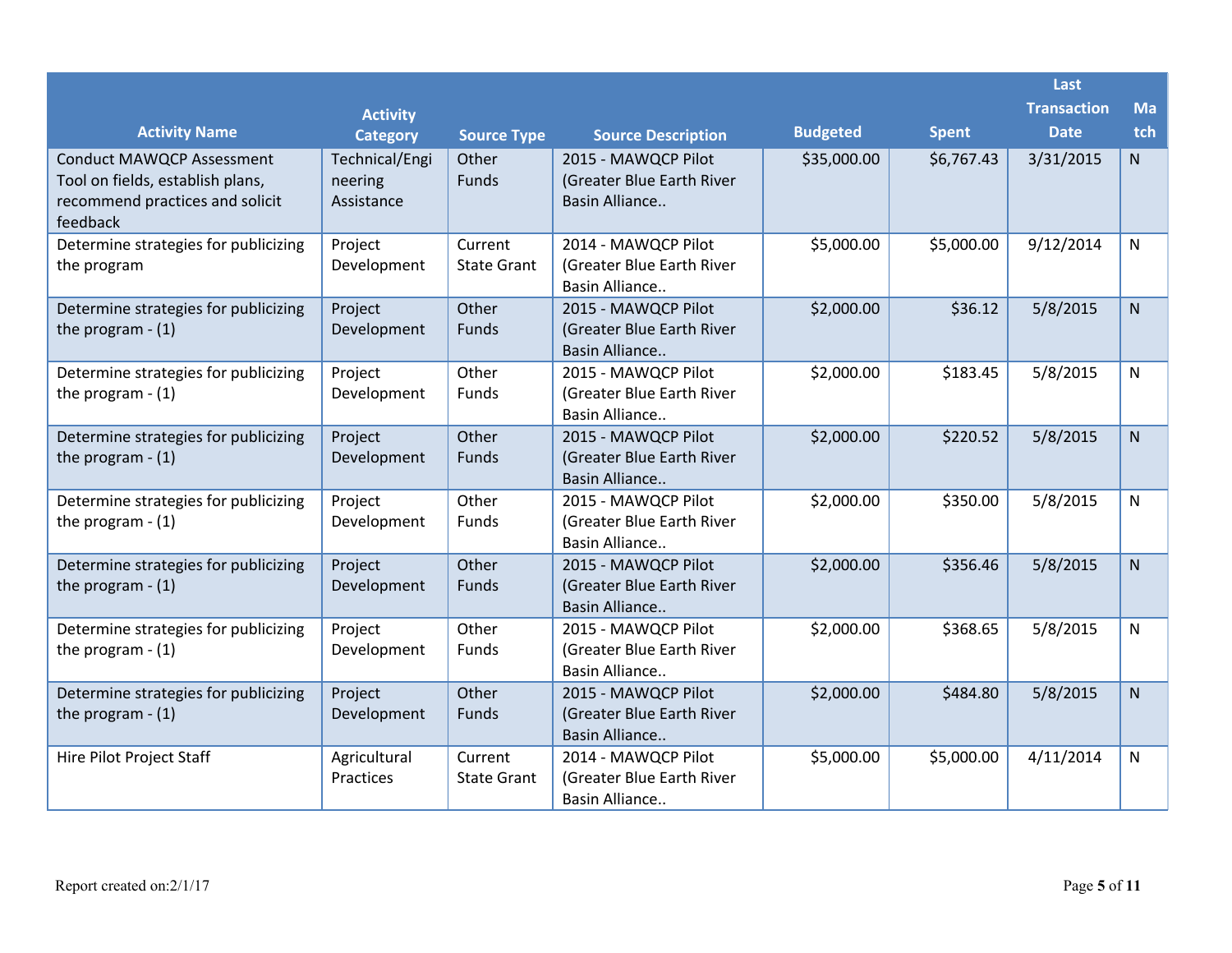|                                                                 |                           |                    |                                                  |                 |              | Last               |              |
|-----------------------------------------------------------------|---------------------------|--------------------|--------------------------------------------------|-----------------|--------------|--------------------|--------------|
|                                                                 | <b>Activity</b>           |                    |                                                  |                 |              | <b>Transaction</b> | Ma           |
| <b>Activity Name</b>                                            | <b>Category</b>           | <b>Source Type</b> | <b>Source Description</b>                        | <b>Budgeted</b> | <b>Spent</b> | <b>Date</b>        | tch          |
| Hire Pilot Project Staff                                        | Agricultural              | Other              | 2015 - MAWQCP Pilot                              | \$0.00          |              |                    | $\mathsf{N}$ |
|                                                                 | Practices                 | Funds              | (Greater Blue Earth River                        |                 |              |                    |              |
|                                                                 |                           |                    | Basin Alliance                                   |                 |              |                    |              |
| Identify and contact landowners to                              | Project                   | Current            | 2014 - MAWQCP Pilot                              | \$0.00          |              |                    | $\mathsf{N}$ |
| promote the program through                                     | Development               | <b>State Grant</b> | (Greater Blue Earth River                        |                 |              |                    |              |
| interviews and certification process                            |                           |                    | Basin Alliance                                   |                 |              |                    |              |
| Identify and contact landowners to                              | Project                   | Other              | 2015 - MAWQCP Pilot                              | \$0.00          |              |                    | $\mathsf{N}$ |
| promote the program through                                     | Development               | Funds              | (Greater Blue Earth River                        |                 |              |                    |              |
| interviews and certification process                            |                           |                    | Basin Alliance                                   |                 |              |                    |              |
|                                                                 |                           |                    |                                                  |                 |              |                    |              |
| Obtain training to administer water                             | Education/Info            | Current            | 2014 - MAWQCP Pilot                              | \$0.00          |              |                    | N            |
| quality measurement tool                                        | rmation                   | <b>State Grant</b> | (Greater Blue Earth River                        |                 |              |                    |              |
|                                                                 |                           |                    | Basin Alliance                                   |                 |              |                    |              |
| Obtain training to administer water                             | Education/Info            | Other              | 2015 - MAWQCP Pilot                              | \$2,000.00      | \$87.62      | 5/8/2015           | $\mathsf{N}$ |
| quality measurement tool                                        | rmation                   | Funds              | (Greater Blue Earth River                        |                 |              |                    |              |
|                                                                 |                           |                    | Basin Alliance                                   |                 |              |                    |              |
| Obtain training to administer water                             | Education/Info            | Other              | 2015 - MAWQCP Pilot                              | \$2,000.00      | \$196.95     | 5/8/2015           | $\mathsf{N}$ |
| quality measurement tool                                        | rmation                   | Funds              | (Greater Blue Earth River                        |                 |              |                    |              |
|                                                                 |                           | Other              | Basin Alliance                                   |                 |              |                    |              |
| Obtain training to administer water<br>quality measurement tool | Education/Info<br>rmation | Funds              | 2015 - MAWQCP Pilot<br>(Greater Blue Earth River | \$2,000.00      | \$250.00     | 5/8/2015           | $\mathsf{N}$ |
|                                                                 |                           |                    | Basin Alliance                                   |                 |              |                    |              |
| Obtain training to administer water                             | Education/Info            | Other              | 2015 - MAWQCP Pilot                              | \$2,000.00      | \$286.45     | 5/8/2015           | N            |
| quality measurement tool                                        | rmation                   | Funds              | (Greater Blue Earth River                        |                 |              |                    |              |
|                                                                 |                           |                    | Basin Alliance                                   |                 |              |                    |              |
| Obtain training to administer water                             | Education/Info            | Other              | 2015 - MAWQCP Pilot                              | \$2,000.00      | \$306.85     | 5/8/2015           | $\mathsf{N}$ |
| quality measurement tool                                        | rmation                   | Funds              | (Greater Blue Earth River                        |                 |              |                    |              |
|                                                                 |                           |                    | Basin Alliance                                   |                 |              |                    |              |
| Obtain training to administer water                             | Education/Info            | Other              | 2015 - MAWQCP Pilot                              | \$2,000.00      | \$372.13     | 5/8/2015           | N            |
| quality measurement tool                                        | rmation                   | Funds              | (Greater Blue Earth River                        |                 |              |                    |              |
|                                                                 |                           |                    | Basin Alliance                                   |                 |              |                    |              |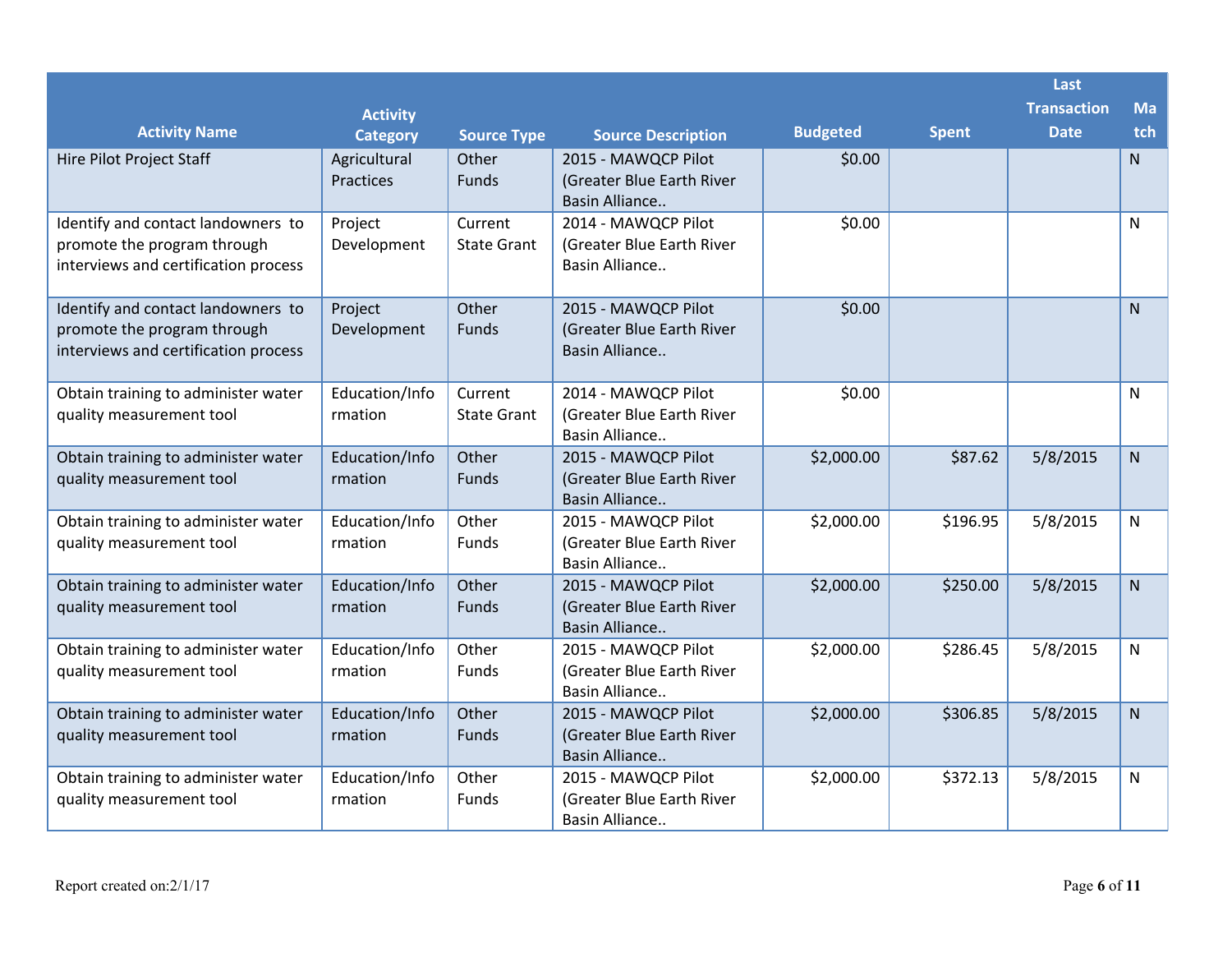|                                                                |                        |                               |                                                                    |                 |              | Last               |              |
|----------------------------------------------------------------|------------------------|-------------------------------|--------------------------------------------------------------------|-----------------|--------------|--------------------|--------------|
|                                                                | <b>Activity</b>        |                               |                                                                    |                 |              | <b>Transaction</b> | <b>Ma</b>    |
| <b>Activity Name</b>                                           | <b>Category</b>        | <b>Source Type</b>            | <b>Source Description</b>                                          | <b>Budgeted</b> | <b>Spent</b> | <b>Date</b>        | tch          |
| Organize and facilitate project<br>advisory committee meetings | Project<br>Development | Current<br><b>State Grant</b> | 2014 - MAWQCP Pilot<br>(Greater Blue Earth River<br>Basin Alliance | \$0.00          |              |                    | N            |
| Organize and facilitate project<br>advisory committee meetings | Project<br>Development | Other<br>Funds                | 2015 - MAWQCP Pilot<br>(Greater Blue Earth River<br>Basin Alliance | \$2,500.00      | \$85.08      | 5/8/2015           | N            |
| Organize and facilitate project<br>advisory committee meetings | Project<br>Development | Other<br><b>Funds</b>         | 2015 - MAWQCP Pilot<br>(Greater Blue Earth River<br>Basin Alliance | \$2,500.00      | \$388.39     | 5/8/2015           | $\mathsf{N}$ |
| Organize and facilitate project<br>advisory committee meetings | Project<br>Development | Other<br><b>Funds</b>         | 2015 - MAWQCP Pilot<br>(Greater Blue Earth River<br>Basin Alliance | \$2,500.00      | \$455.84     | 5/8/2015           | N            |
| Organize and facilitate project<br>advisory committee meetings | Project<br>Development | Other<br><b>Funds</b>         | 2015 - MAWQCP Pilot<br>(Greater Blue Earth River<br>Basin Alliance | \$2,500.00      | \$615.16     | 5/8/2015           | N            |
| Organize and facilitate project<br>advisory committee meetings | Project<br>Development | Other<br><b>Funds</b>         | 2015 - MAWQCP Pilot<br>(Greater Blue Earth River<br>Basin Alliance | \$2,500.00      | \$955.53     | 5/8/2015           | N            |

# **Activity Details Summary**

| <b>Activity Details</b>             | <b>Total Action Count</b> | <b>Total Activity Mapped</b> |                  | <b>Proposed Size / Unit</b> | <b>Actual Size / Unit</b> |
|-------------------------------------|---------------------------|------------------------------|------------------|-----------------------------|---------------------------|
|                                     |                           |                              |                  |                             |                           |
| <b>Proposed Activity Indicators</b> |                           |                              |                  |                             |                           |
| <b>Activity Name</b>                | <b>Indicator Name</b>     | <b>Value &amp; Units</b>     | <b>Waterbody</b> | <b>Calculation Tool</b>     | <b>Comments</b>           |
| <b>Final Indicators Summary</b>     |                           |                              |                  |                             |                           |
| <b>Indicator Name</b>               |                           | <b>Total Value</b>           | Unit             |                             |                           |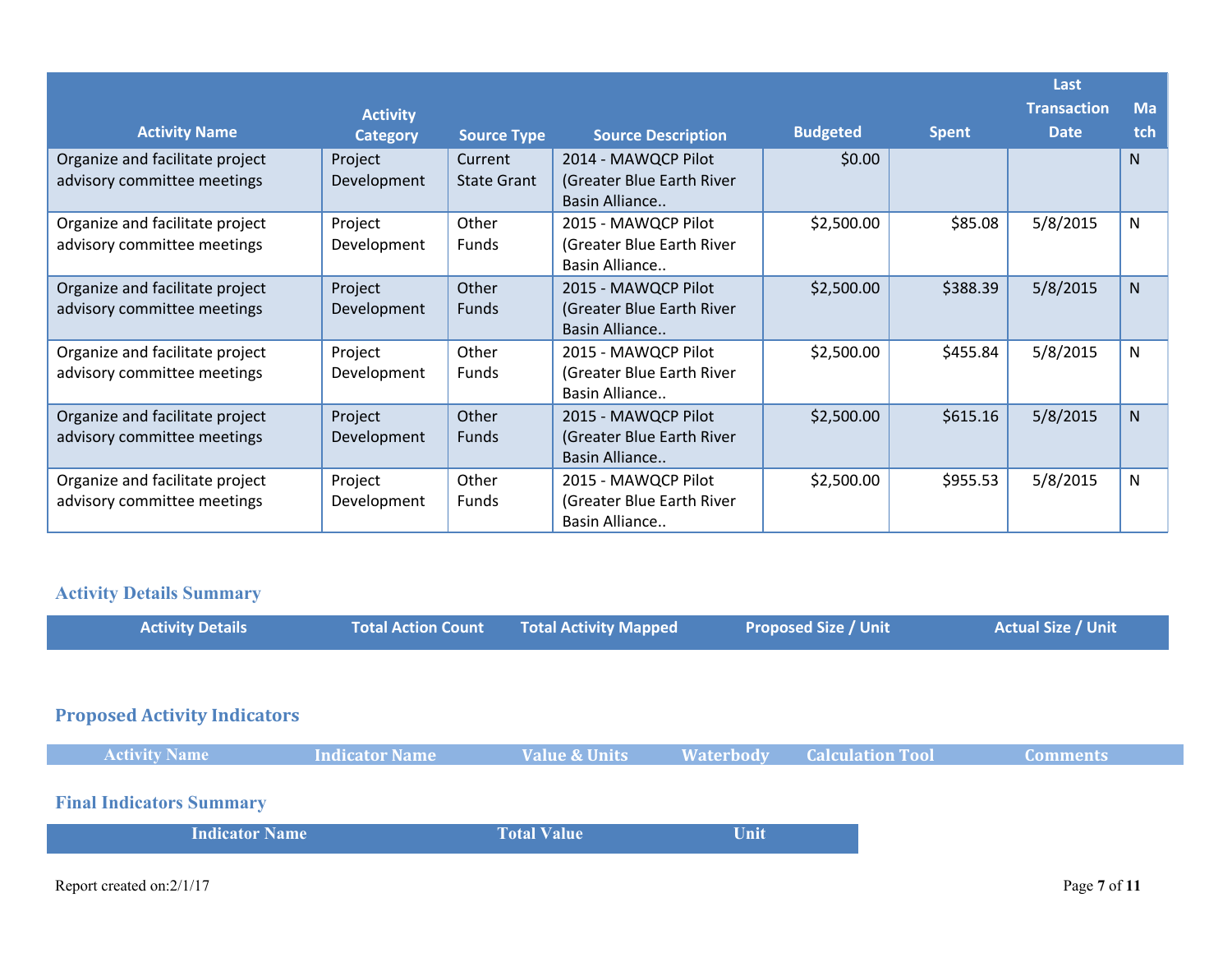# **Grant Activity**

| Grant Activity - Provide bi-weekly progress report to MDA staff & recommended changes to work plan for 2nd quarter |                                                                                                   |  |  |  |
|--------------------------------------------------------------------------------------------------------------------|---------------------------------------------------------------------------------------------------|--|--|--|
| <b>Description</b>                                                                                                 | Provide bi-weekly progress report to MDA staff & recommended changes to work plan for 2nd quarter |  |  |  |
| <b>Category</b>                                                                                                    | ADMINISTRATION/COORDINATION                                                                       |  |  |  |
| <b>Start Date</b>                                                                                                  | <b>End Date</b>                                                                                   |  |  |  |
| <b>Has Rates and Hours?</b>                                                                                        | No                                                                                                |  |  |  |
| <b>Actual Results</b>                                                                                              |                                                                                                   |  |  |  |

|                             | <b>Grant Activity - Advise MAWQCP staff on process of the pilot - GBERBA</b> |  |  |  |
|-----------------------------|------------------------------------------------------------------------------|--|--|--|
| <b>Description</b>          | Advise MAWQCP staff on process of the pilot                                  |  |  |  |
| <b>Category</b>             | PROJECT DEVELOPMENT                                                          |  |  |  |
| <b>Start Date</b>           | <b>End Date</b>                                                              |  |  |  |
| <b>Has Rates and Hours?</b> | No                                                                           |  |  |  |
| <b>Actual Results</b>       |                                                                              |  |  |  |

| Grant Activity - Conduct MAWQCP Assessment Tool on fields, establish plans, recommend practices and solicit feedback |                                                                                                                |  |  |
|----------------------------------------------------------------------------------------------------------------------|----------------------------------------------------------------------------------------------------------------|--|--|
| <b>Description</b>                                                                                                   | With willing landowners, conduct MAWQCP Assessment Tool, establish comprehensive conservation plans, recommend |  |  |
|                                                                                                                      | practices, and solicit feedback on the certification process.                                                  |  |  |
| <b>Category</b>                                                                                                      | TECHNICAL/ENGINEERING ASSISTANCE                                                                               |  |  |
| <b>Start Date</b>                                                                                                    | <b>End Date</b>                                                                                                |  |  |
| <b>Has Rates and Hours?</b>                                                                                          | No.                                                                                                            |  |  |
| <b>Actual Results</b>                                                                                                |                                                                                                                |  |  |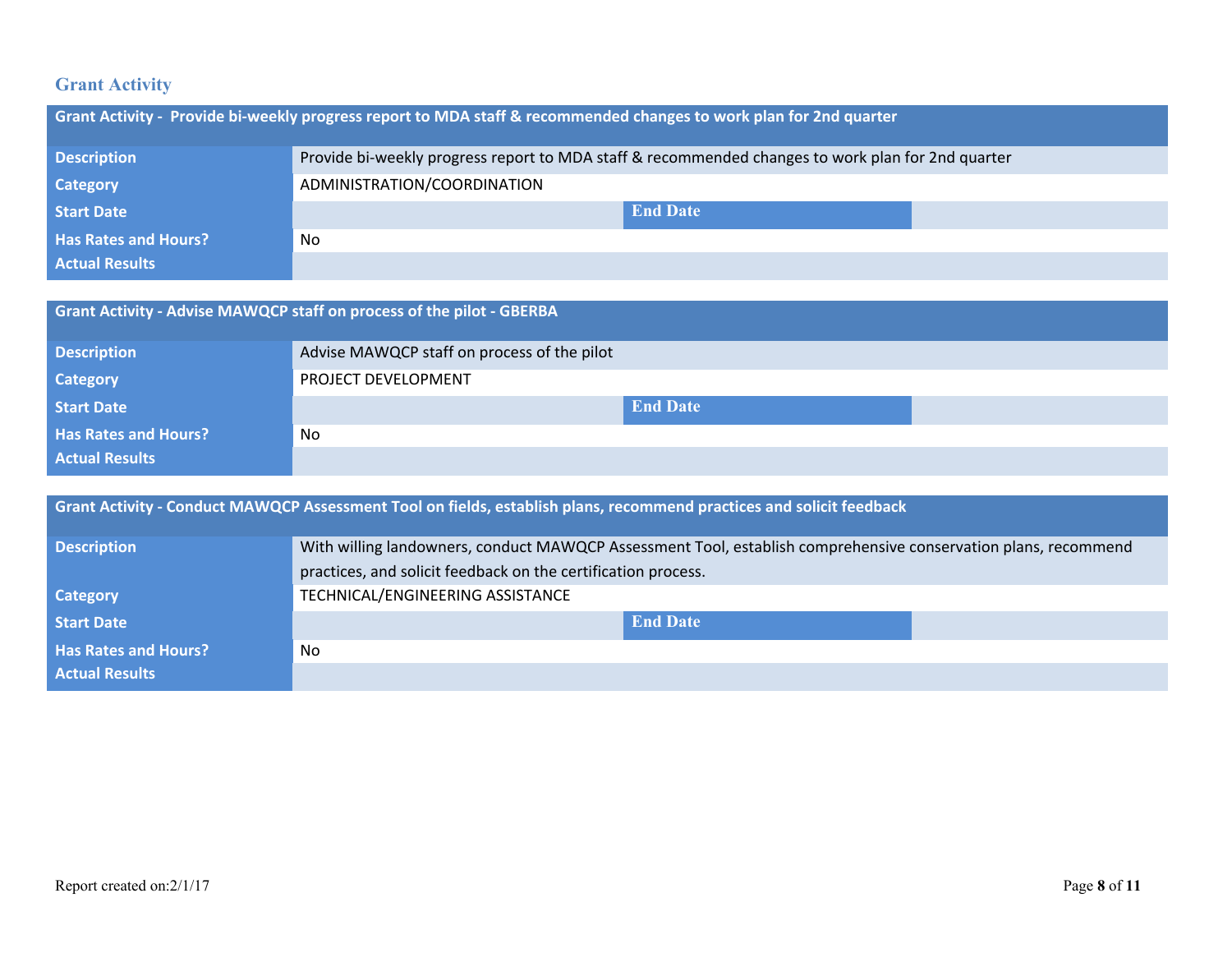| <b>Grant Activity - Determine strategies for publicizing the program</b> |                                                  |                 |  |
|--------------------------------------------------------------------------|--------------------------------------------------|-----------------|--|
| <b>Description</b>                                                       | Determine strategies for publicizing the program |                 |  |
| <b>Category</b>                                                          | PROJECT DEVELOPMENT                              |                 |  |
| <b>Start Date</b>                                                        |                                                  | <b>End Date</b> |  |
| <b>Has Rates and Hours?</b>                                              | No                                               |                 |  |
| <b>Actual Results</b>                                                    |                                                  |                 |  |

| <b>Grant Activity - Hire Pilot Project Staff</b> |                               |  |  |
|--------------------------------------------------|-------------------------------|--|--|
| <b>Description</b>                               | Hire Pilot Project Staff      |  |  |
| <b>Category</b>                                  | <b>AGRICULTURAL PRACTICES</b> |  |  |
| <b>Start Date</b>                                | <b>End Date</b>               |  |  |
| <b>Has Rates and Hours?</b>                      | No.                           |  |  |
| <b>Actual Results</b>                            |                               |  |  |

**Grant Activity - Identify and contact landowners to promote the program through interviews and certification process**

| <b>Description</b>          | Identify and contact landowners to promote the program through interviews and certification process |  |  |
|-----------------------------|-----------------------------------------------------------------------------------------------------|--|--|
| <b>Category</b>             | <b>PROJECT DEVELOPMENT</b>                                                                          |  |  |
| <b>Start Date</b>           | <b>End Date</b>                                                                                     |  |  |
| <b>Has Rates and Hours?</b> | No.                                                                                                 |  |  |
| <b>Actual Results</b>       |                                                                                                     |  |  |

| Grant Activity - Obtain training to administer water quality measurement tool |                                                                                                       |  |  |
|-------------------------------------------------------------------------------|-------------------------------------------------------------------------------------------------------|--|--|
| <b>Description</b>                                                            | Obtain training to administer water quality measurement tool & other related certification procedures |  |  |
| <b>Category</b>                                                               | EDUCATION/INFORMATION                                                                                 |  |  |
| <b>Start Date</b>                                                             | <b>End Date</b>                                                                                       |  |  |
| <b>Has Rates and Hours?</b>                                                   | No                                                                                                    |  |  |
| <b>Actual Results</b>                                                         |                                                                                                       |  |  |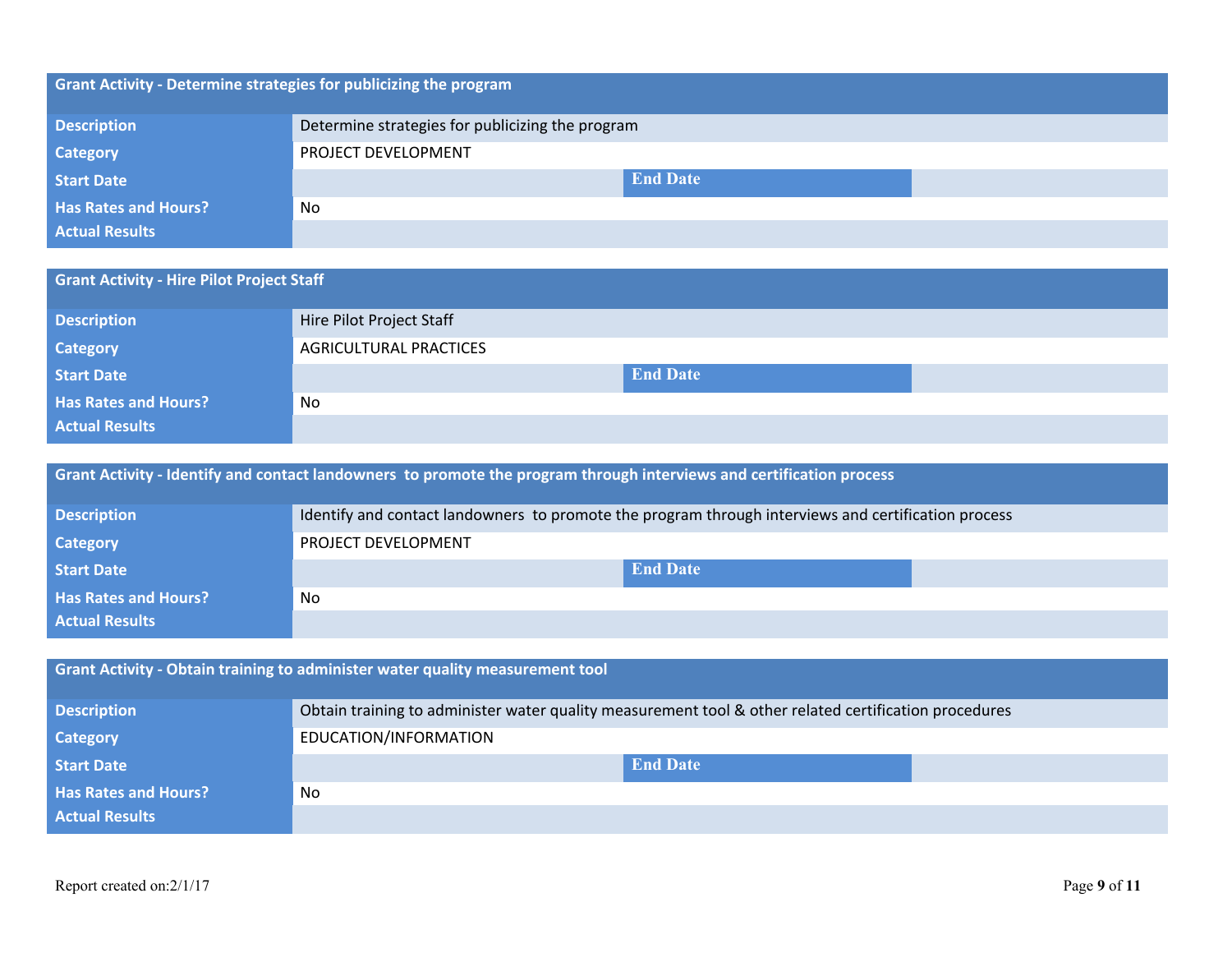| <b>Grant Activity - Organize and facilitate project advisory committee meetings</b> |                                                             |  |  |
|-------------------------------------------------------------------------------------|-------------------------------------------------------------|--|--|
| <b>Description</b>                                                                  | Organize and facilitate project advisory committee meetings |  |  |
| <b>Category</b>                                                                     | PROJECT DEVELOPMENT                                         |  |  |
| <b>Start Date</b>                                                                   | <b>End Date</b>                                             |  |  |
| <b>Has Rates and Hours?</b>                                                         | No                                                          |  |  |
| <b>Actual Results</b>                                                               |                                                             |  |  |

## **Grant Attachments**

| <b>Document Name</b>                                                 | <b>Document Type</b>      | <b>Description</b>                                            |
|----------------------------------------------------------------------|---------------------------|---------------------------------------------------------------|
| 2014 MAWQCP Pilot                                                    | <b>Grant Agreement</b>    | 2014 MAWQCP Pilot - Greater Blue Earth River Basin Alliance   |
| 2014 MAWQCP Pilot executed                                           | <b>Grant Agreement</b>    | 2014 MAWQCP Pilot - Greater Blue Earth River Basin Alliance   |
| <b>All Details Report</b>                                            | <b>Workflow Generated</b> | Workflow Generated - All Details Report - 01/31/2017          |
| <b>All Details Report</b>                                            | <b>Workflow Generated</b> | Workflow Generated - All Details Report - 01/31/2014          |
| <b>All Details Report</b>                                            | <b>Workflow Generated</b> | Workflow Generated - All Details Report - 02/14/2014          |
| <b>All Details Report</b>                                            | <b>Workflow Generated</b> | Workflow Generated - All Details Report - 02/01/2017          |
| Disbursement Journal - Elm Creek - Updated 5-31-14                   | Grant                     | 2014 - MAWQCP Pilot (Greater Blue Earth River Basin Alliance) |
| Disbursement Journal - Elm Creek - Updated 6-30-14                   | Grant                     | 2014 - MAWQCP Pilot (Greater Blue Earth River Basin Alliance) |
| Disbursement Journal - Elm Creek - Updated 7-31-14                   | Grant                     | 2014 - MAWQCP Pilot (Greater Blue Earth River Basin Alliance) |
| Disbursement Journal - Elm Creek - Updated 8-31-14                   | Grant                     | 2014 - MAWQCP Pilot (Greater Blue Earth River Basin Alliance) |
| Disbursement Journal - September 2016                                | Grant                     | 2014 - MAWQCP Pilot (Greater Blue Earth River Basin Alliance) |
| Elm Creek - Vouchers - 4-11-2014                                     | Grant                     | 2014 - MAWQCP Pilot (Greater Blue Earth River Basin Alliance) |
| Elm Creek - Vouchers - 5-31-2014                                     | Grant                     | 2014 - MAWQCP Pilot (Greater Blue Earth River Basin Alliance) |
| Elm Creek - Vouchers - 6-1-14 to 8-31-14 - Cottonwood<br><b>SWCD</b> | Grant                     | 2014 - MAWQCP Pilot (Greater Blue Earth River Basin Alliance) |
| Elm Creek - Vouchers - 6-30-14                                       | Grant                     | 2014 - MAWQCP Pilot (Greater Blue Earth River Basin Alliance) |
| Elm Creek - Vouchers - 7-1-14 to 7-31-14                             | Grant                     | 2014 - MAWQCP Pilot (Greater Blue Earth River Basin Alliance) |
| Elm Creek - Vouchers - 8-1-14 to 8-31-14 - GBERBA                    | Grant                     | 2014 - MAWQCP Pilot (Greater Blue Earth River Basin Alliance) |
| Elm Creek - Vouchers - 8-1-14 to 8-31-14 - Rural                     | Grant                     | 2014 - MAWQCP Pilot (Greater Blue Earth River Basin Alliance) |
| Advantage                                                            |                           |                                                               |
| Elm Creek - Vouchers - Proof of Payment - 8-31-14                    | Grant                     | 2014 - MAWQCP Pilot (Greater Blue Earth River Basin Alliance) |